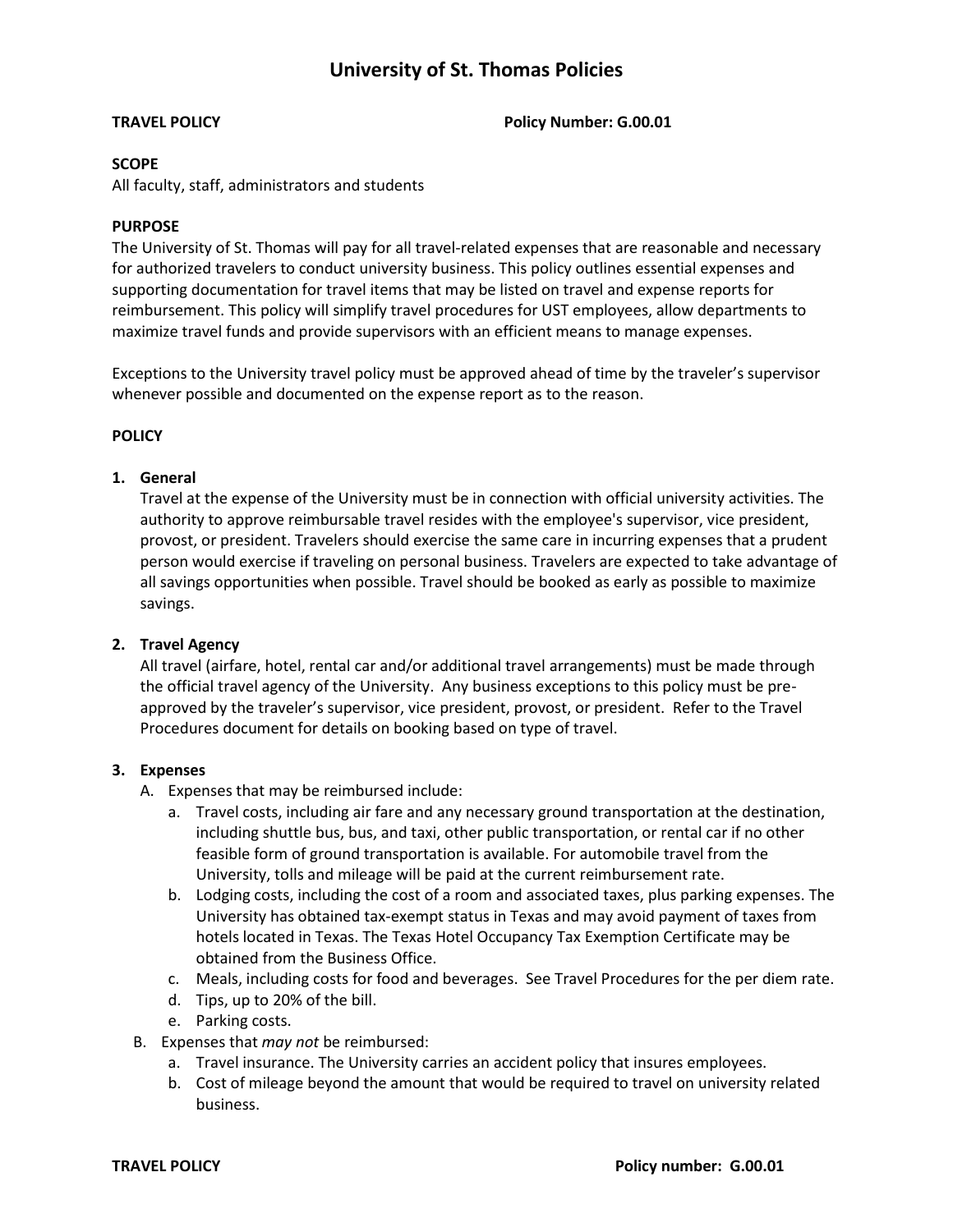# **University of St. Thomas Policies**

- c. Dry cleaning or laundry service.
- d. Any items not included in the above deemed to be of a personal nature.

#### **4. Air Travel**

When the most efficient means of transportation is air travel, reimbursement for domestic travel will be limited to coach class. For international air travel greater than 10 hours, reimbursement will be limited to business class airfare – with prior approval from the divisional Vice President. No reimbursement will be made for any first class airfare including any costs associated with upgrading an existing ticket to first class.

### **5. Transportation to and from Hotels and Terminals**

Whenever practical, the most economical mode of transportation should be used to and from hotels and terminals (air and rail). These expenses (including gratuities) will be reimbursed. Many hotels provide complimentary shuttle service to and from airports. The traveler should inquire about this service when making hotel reservations.

### **6. Automobile Rentals**

- A. Automobile rentals should be limited to situations where other means of transportation are not practical, economical, or available. The most economical car should be used as a general rule.
- B. When the traveler rents a car, the collision damage waiver insurance does not need to be purchased and will not be reimbursed. The University insurance provides collision damage coverage. Reimbursement will be made for fuel costs when renting an automobile for university business use.

#### **7. Personal Automobile Travel**

Reimbursement for use of personal automobiles by employees traveling on University business will be at the current University approved mileage rate. Contact the Business Office to obtain the current rate. Gas, oil, insurance premiums, repairs, or other costs presumed included in the mileage rate will not be reimbursed. Fines for automobile violations, parking violations or personal misconduct will not be reimbursed.

#### **8. Lodging**

The traveler can stay at the hotel where a meeting, convention, or conference is being held, or at a nearby moderately priced hotel. The University has obtained tax-exempt status in Texas and may avoid payment of taxes from hotels located in Texas. The Texas Hotel Occupancy Tax Exemption Certificate may be obtained from the Business Office.

#### **9. Meals**

Meals will be reimbursed on a per diem basis (see Travel Procedures for rate).

# **10. Entertainment**

Reimbursement will *not* be made for entertainment expenses not related to University business, such as, but not limited to, in-room movies, theater, spa treatments, or optional conference-related side trips.

# **11. Gratuities**

The reasonable costs of gratuities to porters, bellhops, and other service personnel will be reimbursed.